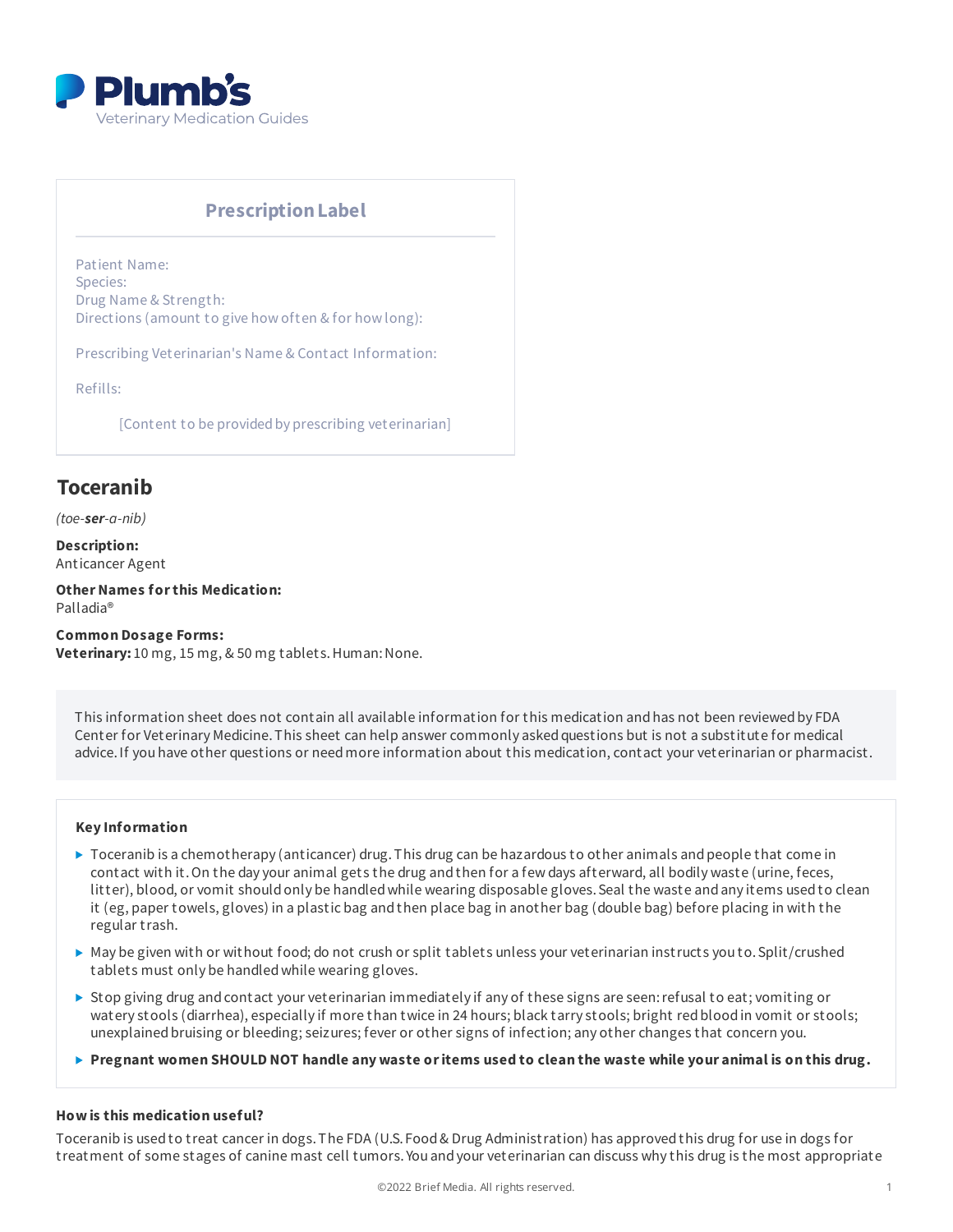choice.

# **What should I tell my veterinarian to see if this medication can be safely given?**

Many things might affect how well this drug will work in your animal.Be sure to discuss the following with your veterinarian so together you can make the best treatment decisions.

- ▶ Tell your veterinarian and pharmacist what medications (including vitamins, supplements, or herbal therapies) you are giving your animal, as well as the amount and schedule of each.
- $\blacktriangleright$  Tell your veterinarian about any conditions or diseases your animal may have now or has had in the past.
- If your animal has been treatedfor the same disease or condition in the past, tell your veterinarian about the treatment andhow well it didor didn't work.
- If your animal is pregnant or nursing, talk to your veterinarian about the risks of using this drug.
- ▶ Tell your veterinarian and pharmacist about any medication side effects (including allergic reactions, lack of appetite, diarrhea, itching, hair loss) your animal has developedin the past.

### How long until I will know if this medication is working, and how long will the effects of this medication last?

This medication takes several days until beneficial effects occur. Full effects of this medication may not be evident for several weeks.However, side effects (eg, upset stomach or sleepiness) may occur right away.Improvement of clinical signs will be gradual over the time that it takes the medication to reach its full efficacy.The effects of this medication are moderate in duration, meaning they may last for a few days, although the benefits may be prolongedif your animal has decreasedkidney and/or liver function.

### **When should this medication not be used or be used very carefully?**

No drug is 100% safe in all patients, but your veterinarian will discuss with you any specific concerns about using this drug in your animal.

This drug **SHOULD NOT** be usedin patients:

- $\blacktriangleright$  That have had a serious allergic reaction to toceranib.
- $\triangleright$  That are pregnant, lactating (nursing), or breeding (according to manufacturer's label).
- $\triangleright$  That are expected to have surgery within 3 days (according to manufacturer's label).

This drug shouldbe used**WITH CAUTION** in patients:

- ▶ That have bone marrow suppression or existing infections. Your veterinarian may choose to delay use of toceranib If your animal matches any of these.
- $\triangleright$  Where a condition called systemic mastocytosis (too many mast cells in the body) has not been ruled out.
- ▶ That are younger than 24 months old or weigh less than 5 kg (11 pounds) as the product label says that safe use in these dogs has not been determined.
- $\blacktriangleright$  That have pre-existing gastrointestinal problems; toceranib can cause further damage.
- $\blacktriangleright$  That have liver or kidney problems.

If your animal has any of these conditions, talk to your veterinarian about the potential risks versus benefits.

# **What are the side effects of this medication?**

#### *The most common side effects oftoceranib include:*

- $\triangleright$  Diarrhea, decreased or loss of appetite, vomiting, weight loss, and blood in stool.
- $\blacktriangleright$  Lameness.

#### *Less common orrare side effects include:*

- $\blacktriangleright$  Muscle cramping.
- $\triangleright$  Blood clot formation: this can look like swelling of the legs or difficulty breathing.
- Seizures (convulsions).
- $\blacktriangleright$  Itchy skin.
- ▶ Changes in coat or skin color (including loss of skin color on nose).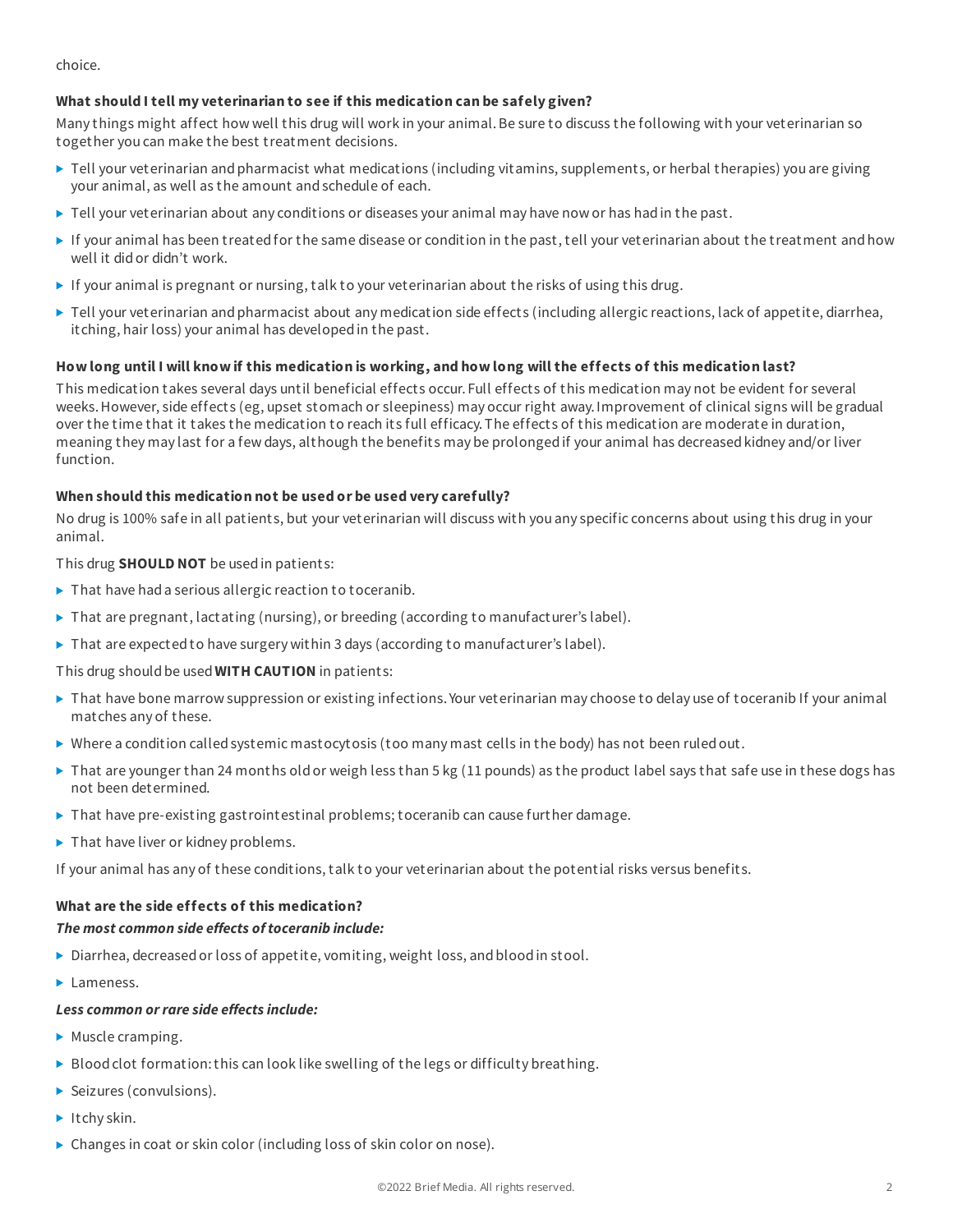- Nose bleeds.
- $\triangleright$  Reduced white blood cells; reduced protein (albumin) in blood. Your veterinarian will monitor for this.

# The manufacturer recommends stopping the drug and immediately contacting your veterinarian if any of the following are seen:

- ▶ Refusal to eat.
- Vomiting or watery stools (diarrhea), especially if more frequent than twice in 24 hours.
- ▶ Black tarry stools.
- Bright red blood in vomit or stools.
- $\blacktriangleright$  Unexplained bruising or bleeding.
- ▶ Other changes that concern you.

# **If my animal gets too much of this medication (an overdose), what should I do?**

Overdoses of toceranib can be fatal and even a small overdose should be considered an emergency. If you witness or suspect an overdose, immediately contact your veterinarian or an animal poison control center for further advice. For any drug overdoses, contact your veterinarian or an animal poison control center for further advice.Animal poison control centers that are open 24 hours a day include:**Pet Poison HELPLINE** (855-764-7661) and**ASPCA Animal Poison Control Center**(888-426-4435); a consultation fee is chargedfor these services.

# **How should this medication be given?**

For this medication to work, give it exactly as your veterinarian has prescribed.It's a goodidea to always check the prescription label to be sure you are giving the drug correctly.

- ▶ Wear gloves when handling this medication.
- ▶ This drug can be given with or without food. If the tablet is hidden in food, make sure that your dog has eaten the entire dose.
- If your animal spits out the tablet, the tablet will be moistened and should then be handled only while wearing protective gloves.
- $\triangleright$  The manufacturer recommends that tablets not be split to avoid human exposure to the drug. However, your veterinarian may choose to have youwear gloves andsplit tablets to achieve the safest andmost effective dose for your animal.
- Because toceranib can damage the gastrointestinal tract, your veterinarian may sendhome additional medicine for you to give your animal to help with this effect.
- If you have difficulty getting your animal to take the medicine, contact your veterinarian or pharmacist for tips to help dosing and reducing the stress of medication time.
- $\triangleright$  This medication can be given for various lengths of time. Be sure you understand how long your veterinarian wants you to continue giving this medication. Prescription refills may be necessary before the therapy will be complete. Before stopping this medication, talk to your veterinarian, as there may be important reasons to continue its use.

# **What should I do if I miss giving a dose of this medication?**

This drug must be dosedcarefully.Contact your veterinarian for further instructions if you miss a dose.

# **How should I store this medication?**

- $\triangleright$  Store this medication in the original prescription bottle or a well-sealed container at room temperature, protected from light.
- If your veterinarian or pharmacist has made (compounded) a special formulation for your animal, follow the storage recommendations andexpiration date for the product.
- $\blacktriangleright$  Keep away from children and other animals.

# **Can handling this medication be hazardous to me, my family, or other animals?**

- $\triangleright$  This drug can cause serious adverse effects in people or animals that are exposed to it, disposable gloves should be worn while handling this medication; avoid contact with bare skin, eyes, or mouth. Be careful not to accidentally rub your eyes. Wear gloves when disposing of cat litter or dog droppings or cleaning up urine spills or vomit. Do not reuse gloves. Seal the waste with all gloves anditems usedto clean it (eg, paper towels) in a plastic bag, then place into an additional plastic bag (double bag) before putting in the regular trash.
- $\triangleright$  Do not let treated animals lick human skin. If skin exposure occurs, the area should be washed thoroughly with soap and water. Contact your physician if you have any concerns.
- $\triangleright$  Pregnant women SHOULD NOT handle any waste or items used to clean the waste while your animal is on this drug.